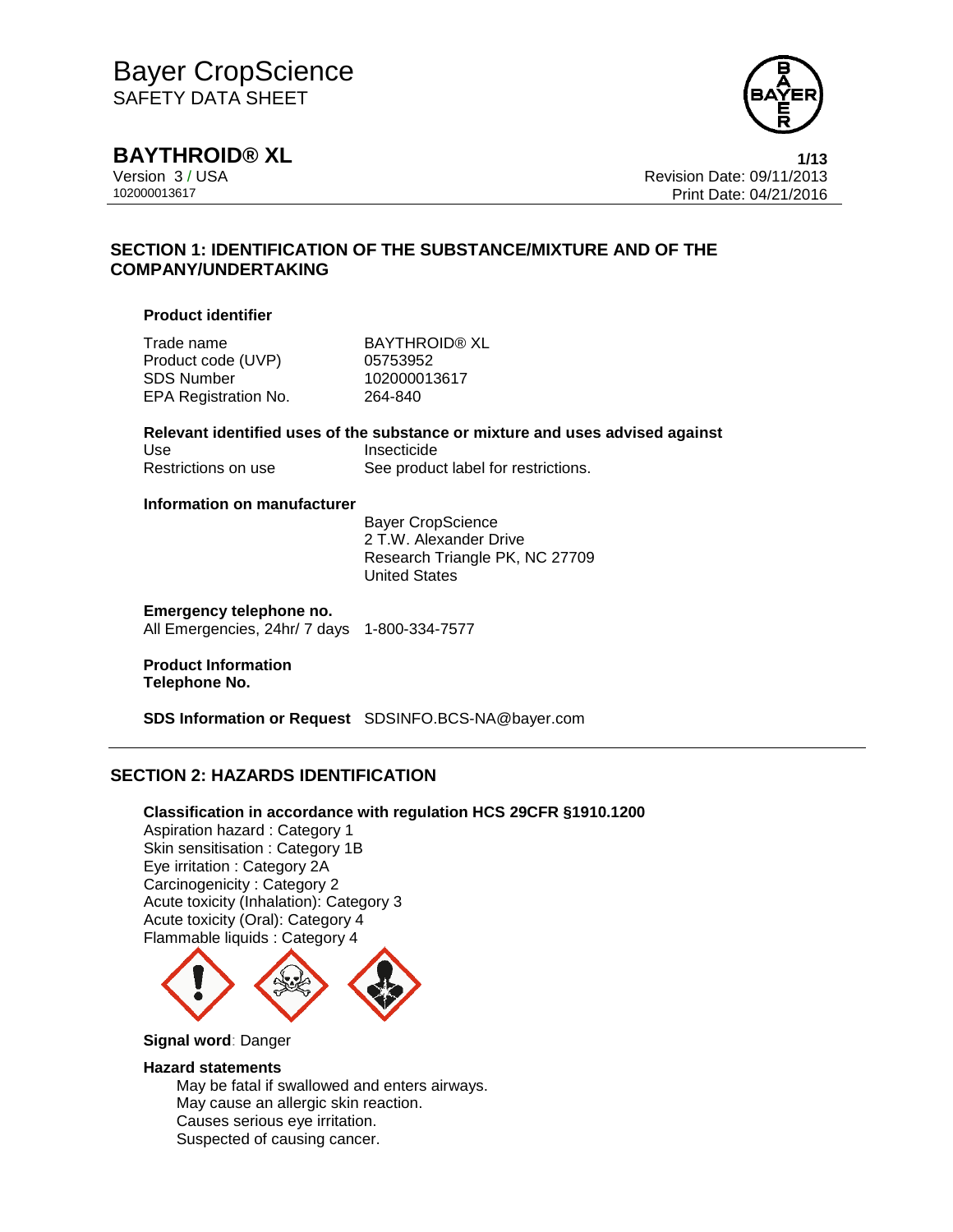

# **BAYTHROID® XL 2/13**

Version 3 / USA Revision Date: 09/11/2013<br>102000013617 Print Date: 04/21/2014 Print Date: 04/21/2016

Causes skin irritation. Toxic if inhaled. Harmful if swallowed. Combustible liquid **Precautionary statements** Avoid breathing mist and spray. Use only outdoors or in a well-ventilated area. Contaminated work clothing should not be allowed out of the workplace. Wash thoroughly after handling. Obtain special instructions before use. Do not handle until all safety precautions have been read and understood. Wear protective gloves/protective clothing/eye protection/face protection. Do not eat, drink or smoke when using this product. Keep away from open flames/hot surfaces. - No smoking. IF SWALLOWED: Immediately call a POISON CENTER or doctor/physician. Do NOT induce vomiting. Rinse mouth. IF ON SKIN: Wash with plenty of soap and water. If skin irritation or rash occurs: Get medical advice/attention. Wash contaminated clothing before reuse. IF IN EYES: Rinse cautiously with water for several minutes. Remove contact lenses, if present and easy to do. Continue rinsing. If eye irritation persists: Get medical advice/attention. IF exposed or concerned: Get medical advice/attention. IF INHALED: Remove victim to fresh air and keep at rest in a position comfortable for breathing. Call a POISON CENTER or doctor/physician. In case of fire: Use sand, dry chemical or alcohol-resistant foam for extinction. Store in a well-ventilated place. Keep container tightly closed. Store locked up. Keep cool. Dispose of contents/container in accordance with local regulation.

#### **Other hazards**

No other hazards known.

# **SECTION 3: COMPOSITION/INFORMATION ON INGREDIENTS**

| <b>Hazardous Component Name</b>             | CAS-No.       | Average % by Weight |
|---------------------------------------------|---------------|---------------------|
| Beta-Cyfluthrin                             | 68359-37-5    | 12.70               |
| Cyclohexanone                               | 108-94-1      | 20.00               |
| Naphthalene                                 | $91 - 20 - 3$ | 8.70                |
| Solvent Naphtha (petroleum), heavy aromatic | 64742-94-5    | 58.60               |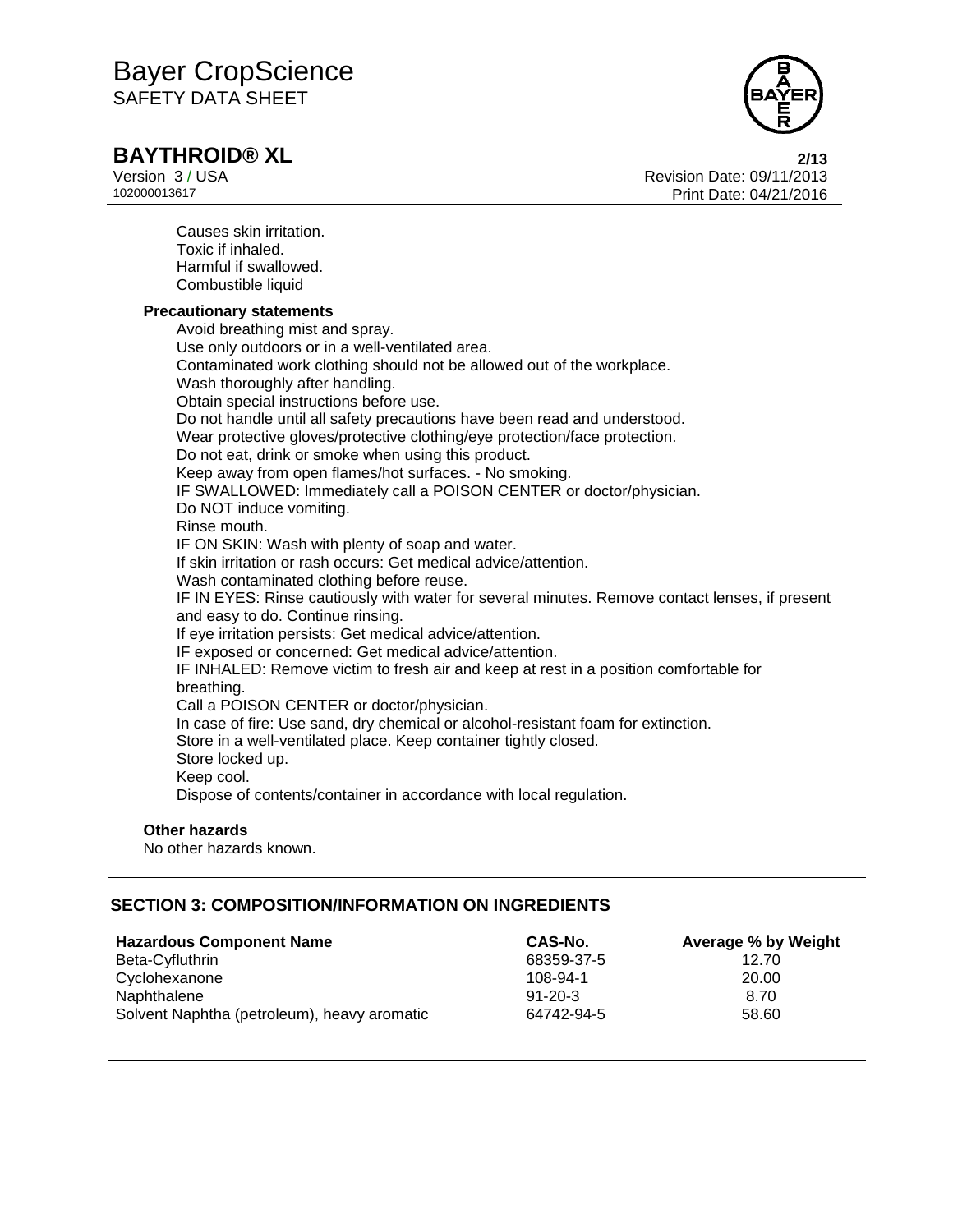**BAYTHROID® XL**<br>Version 3/USA **3/13**<br>Revision Date: 09/11/2013 Version 3 / USA **Version 3 / USA** Revision Date: 09/11/2013<br>102000013617 Print Date: 04/21/2016 Print Date: 04/21/2016

# **SECTION 4: FIRST AID MEASURES**

| <b>Description of first aid measures</b>                                   |                                                                                                                                                                                                                                                                                                           |  |
|----------------------------------------------------------------------------|-----------------------------------------------------------------------------------------------------------------------------------------------------------------------------------------------------------------------------------------------------------------------------------------------------------|--|
| <b>General advice</b>                                                      | When possible, have the product container or label with you when<br>calling a poison control center or doctor or going for treatment.                                                                                                                                                                     |  |
| <b>Inhalation</b>                                                          | Move to fresh air. If person is not breathing, call 911 or an<br>ambulance, then give artificial respiration, preferably mouth-to-mouth<br>if possible. Call a physician or poison control center immediately.                                                                                            |  |
| <b>Skin contact</b>                                                        | Take off contaminated clothing and shoes immediately. Wash off<br>immediately with plenty of water for at least 15 minutes. Call a<br>physician or poison control center immediately.                                                                                                                     |  |
| Eye contact                                                                | Hold eye open and rinse slowly and gently with water for 15-20<br>minutes. Remove contact lenses, if present, after the first 5 minutes,<br>then continue rinsing eye. Call a physician or poison control center<br>immediately.                                                                          |  |
| Ingestion                                                                  | Call a physician or poison control center immediately. Rinse out<br>mouth and give water in small sips to drink. DO NOT induce<br>vomiting unless directed to do so by a physician or poison control<br>center. Never give anything by mouth to an unconscious person. Do<br>not leave victim unattended. |  |
| Most important symptoms and effects, both acute and delayed                |                                                                                                                                                                                                                                                                                                           |  |
| <b>Symptoms</b>                                                            | Irritation, Sensitising effects, CNS depression, Narcosis                                                                                                                                                                                                                                                 |  |
| Indication of any immediate medical attention and special treatment needed |                                                                                                                                                                                                                                                                                                           |  |
| <b>Risks</b>                                                               | Contains hydrocarbon solvents. May pose an aspiration pneumonia<br>hazard.                                                                                                                                                                                                                                |  |
| <b>Treatment</b>                                                           | Appropriate supportive and symptomatic treatment as indicated by<br>the patient's condition is recommended. There is no specific<br>antidote.                                                                                                                                                             |  |

## **SECTION 5: FIREFIGHTING MEASURES**

| <b>Extinguishing media</b>                               |                                                                                                                                                                                              |
|----------------------------------------------------------|----------------------------------------------------------------------------------------------------------------------------------------------------------------------------------------------|
| <b>Suitable</b>                                          | Foam, Dry chemical, Water spray                                                                                                                                                              |
| Unsuitable                                               | None known.                                                                                                                                                                                  |
|                                                          |                                                                                                                                                                                              |
| <b>Advice for firefighters</b>                           |                                                                                                                                                                                              |
| <b>Special protective</b><br>equipment for fire-fighters | Firefighters should wear NIOSH approved self-contained breathing<br>apparatus and full protective clothing.                                                                                  |
| <b>Further information</b>                               | Keep out of smoke. Fight fire from upwind position. Cool closed<br>containers exposed to fire with water spray. Do not allow run-off<br>from fire fighting to enter drains or water courses. |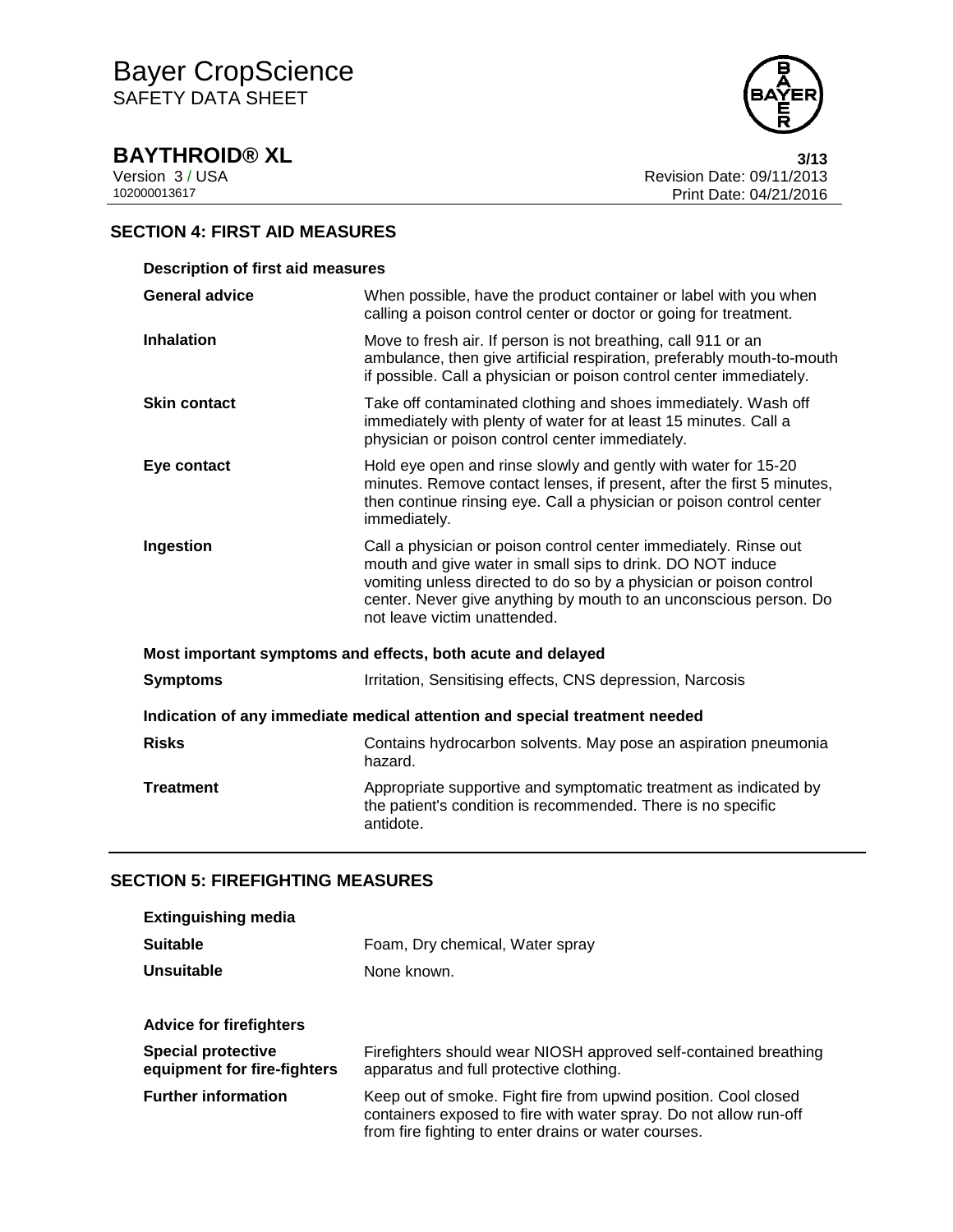

**BAYTHROID® XL 4/13**

Version 3 / USA Revision Date: 09/11/2013 Print Date: 04/21/2016

| <b>Flash point</b>              | 62.8 °C           |
|---------------------------------|-------------------|
| <b>Autoignition temperature</b> | no data available |
| <b>Lower explosion limit</b>    | no data available |
| <b>Upper explosion limit</b>    | no data available |
| <b>Explosivity</b>              | not applicable    |

# **SECTION 6: ACCIDENTAL RELEASE MEASURES**

**Personal precautions, protective equipment and emergency procedures Precautions** Keep unauthorized people away. Isolate hazard area. Avoid contact with spilled product or contaminated surfaces. **Methods and materials for containment and cleaning up Methods for cleaning up** Soak up with inert absorbent material (e.g. sand, silica gel, acid binder, universal binder, sawdust). Collect and transfer the product into a properly labelled and tightly closed container. Clean contaminated floors and objects thoroughly, observing environmental regulations. **Additional advice** Use personal protective equipment. Do not allow to enter soil, waterways or waste water canal.

# **SECTION 7: HANDLING AND STORAGE**

| Advice on safe handling                                   | Handle and open container in a manner as to prevent spillage.<br>Maintain exposure levels below the exposure limit through the use of<br>general and local exhaust ventilation.                                                                                                                                                                                                                                                                  |
|-----------------------------------------------------------|--------------------------------------------------------------------------------------------------------------------------------------------------------------------------------------------------------------------------------------------------------------------------------------------------------------------------------------------------------------------------------------------------------------------------------------------------|
| <b>Advice on protection</b><br>against fire and explosion | Keep away from heat and sources of ignition.                                                                                                                                                                                                                                                                                                                                                                                                     |
| Hygiene measures                                          | Wash hands thoroughly with soap and water after handling and<br>before eating, drinking, chewing gum, using tobacco, using the toilet<br>or applying cosmetics.<br>Remove Personal Protective Equipment (PPE) immediately after<br>handling this product. Before removing gloves clean them with soap<br>and water. Remove soiled clothing immediately and clean<br>thoroughly before using again. Wash thoroughly and put on clean<br>clothing. |

**Conditions for safe storage, including any incompatibilities**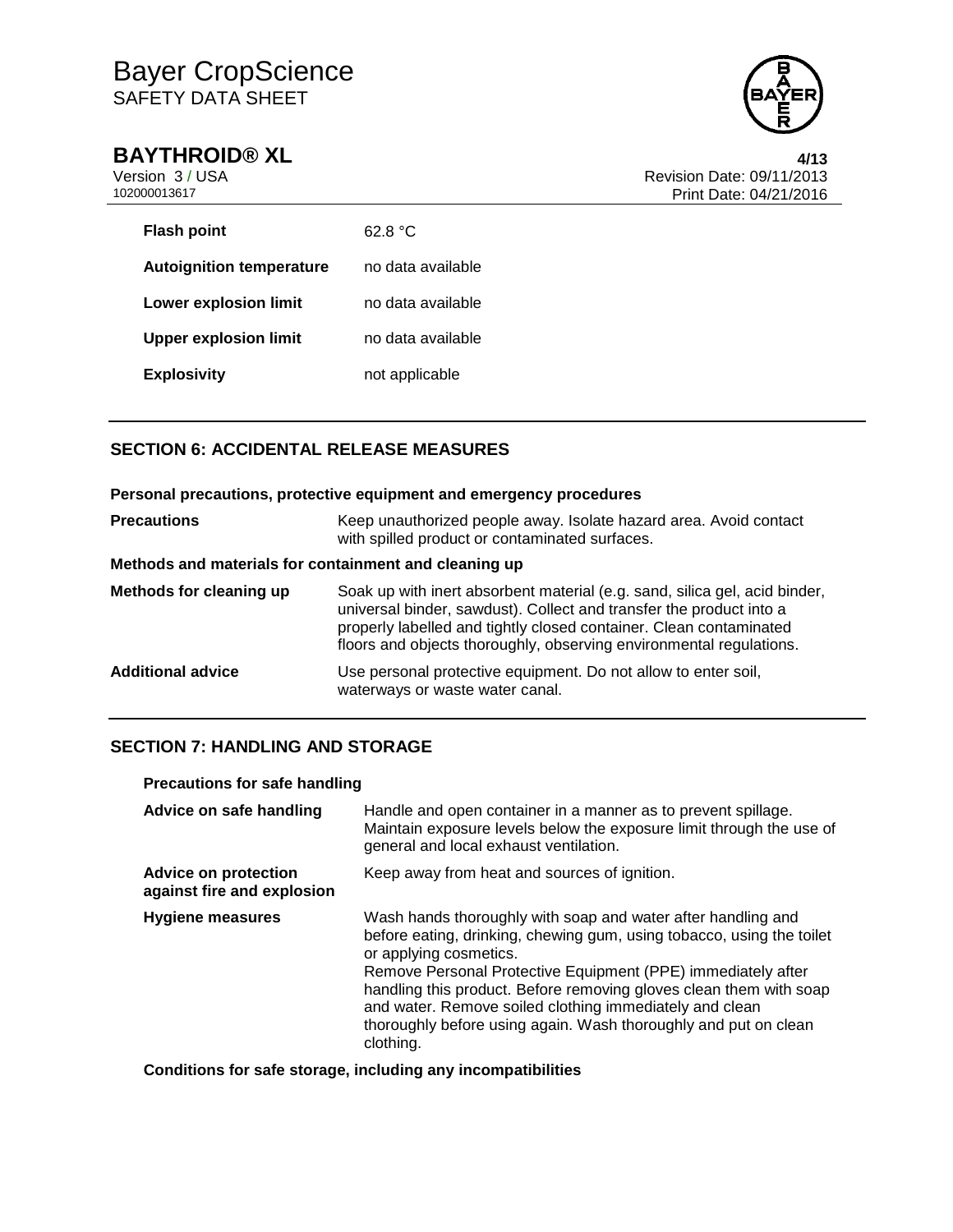

**BAYTHROID® XL**<br>Version 3/USA **5/13**<br>Revision Date: 09/11/2013 Version 3 / USA Revision Date: 09/11/2013 Print Date: 04/21/2016

**Requirements for storage areas and containers**

Store in a cool, dry place and in such a manner as to prevent cross contamination with other crop protection products, fertilizers, food, and feed. Store in original container and out of the reach of children, preferably in a locked storage area.

# **SECTION 8: EXPOSURE CONTROLS/PERSONAL PROTECTION**

#### **Control parameters**

| Components                        | CAS-No.        | Control parameters              | Update  | <b>Basis</b>       |
|-----------------------------------|----------------|---------------------------------|---------|--------------------|
| Beta-Cyfluthrin                   | 68359-37-5     | 50 ug/m3<br>(ST ESL)            | 10 2003 | <b>TX ESL</b>      |
| Beta-Cyfluthrin<br>(Particulate.) | 68359-37-5     | 50 ug/m3<br>(ST ESL)            | 10 2003 | <b>TX ESL</b>      |
| Beta-Cyfluthrin<br>(Particulate.) | 68359-37-5     | 5 ug/m3<br>(AN ESL)             | 10 2003 | <b>TX ESL</b>      |
| Beta-Cyfluthrin                   | 68359-37-5     | 5 ug/m3<br>(AN ESL)             | 10 2003 | <b>TX ESL</b>      |
| Beta-Cyfluthrin                   | 68359-37-5     | $0.01$ mg/m3<br>(TWA)           |         | OES BCS*           |
| Cyclohexanone                     | 108-94-1       | 20 ppm<br>(TWA)                 | 02 2012 | <b>ACGIH</b>       |
| Cyclohexanone                     | 108-94-1       | 50 ppm<br>(STEL)                | 02 2012 | <b>ACGIH</b>       |
| Cyclohexanone                     | 108-94-1       | 100 mg/m3 / 25 ppm<br>(REL)     | 2010    | <b>NIOSH</b>       |
| Cyclohexanone                     | 108-94-1       | 200 mg/m3 / 50 ppm<br>(PEL)     | 02 2006 | OSHA <sub>Z1</sub> |
| Cyclohexanone                     | $108 - 94 - 1$ | 100 mg/m3 / 25 ppm<br>(TWA)     | 1989    | OSHA Z1A           |
| Cyclohexanone                     | 108-94-1       | 100 mg/m3 / 25 ppm<br>(TWA)     | 06 2008 | TN OEL             |
| Cyclohexanone                     | $108 - 94 - 1$ | 20 ppb<br>(AN ESL)              | 07 2011 | <b>TX ESL</b>      |
| Cyclohexanone                     | 108-94-1       | 80 ug/m3<br>(AN ESL)            | 07 2011 | <b>TX ESL</b>      |
| Cyclohexanone                     | 108-94-1       | 480 ug/m3<br>(ST ESL)           | 07 2011 | <b>TX ESL</b>      |
| Cyclohexanone                     | 108-94-1       | 120 ppb<br>(ST ESL)             | 07 2011 | <b>TX ESL</b>      |
| Cyclohexanone                     | 108-94-1       | 100 mg/m3 / 25 ppm<br>(TWA PEL) | 08 2010 | <b>US CA OEL</b>   |
| Naphthalene                       | $91 - 20 - 3$  | 10 ppm<br>(TWA)                 |         | OES BCS*           |
| Naphthalene                       | $91 - 20 - 3$  | 10 ppm<br>(TWA)                 | 02 2012 | <b>ACGIH</b>       |
| Naphthalene                       | $91 - 20 - 3$  | 15 ppm<br>(STEL)                | 02 2012 | <b>ACGIH</b>       |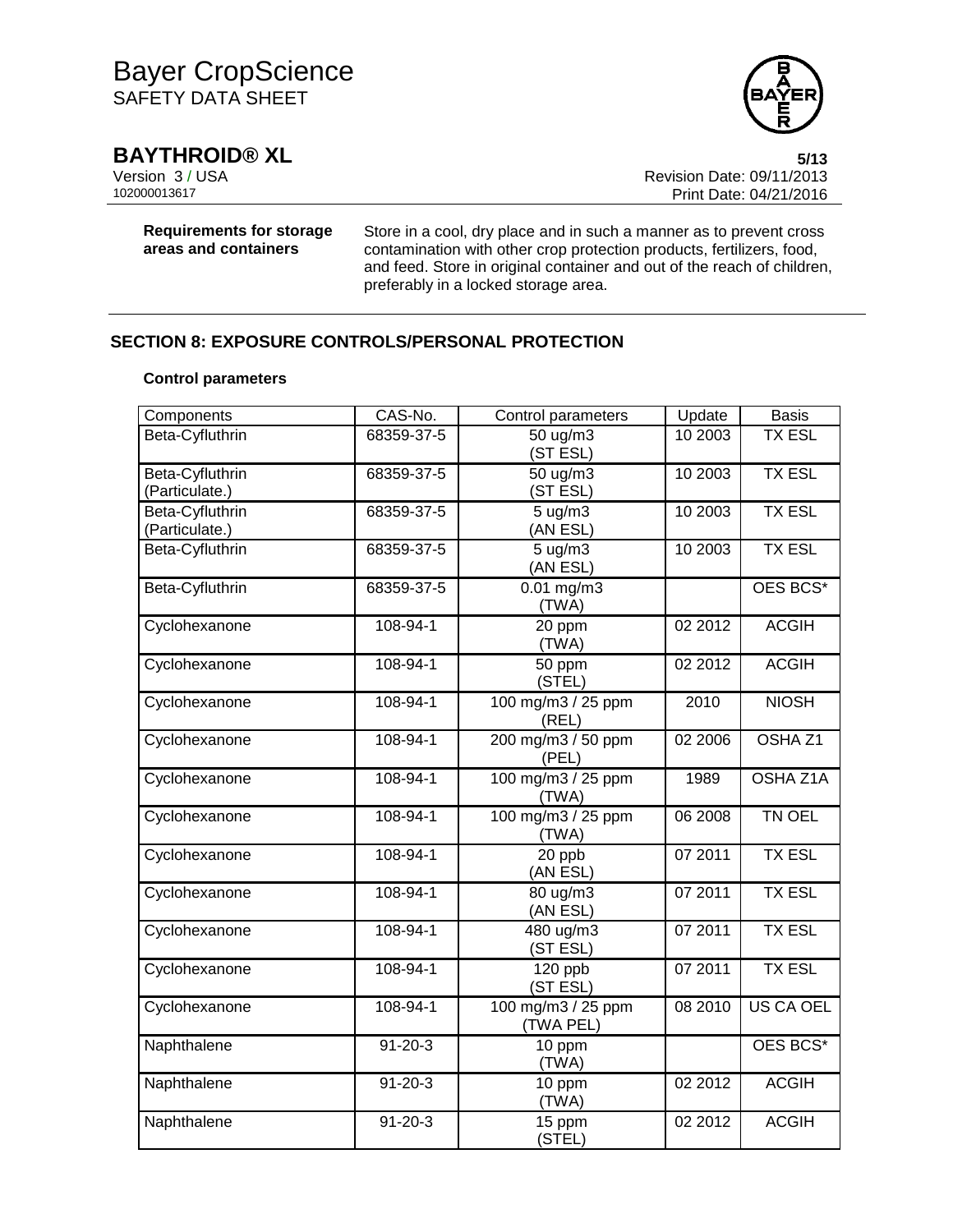

**BAYTHROID® XL**<br>Version 3/USA **6/13**<br>Revision Date: 09/11/2013 Version 3 / USA **Version 3 / USA Revision Date: 09/11/2013**<br>102000013617 Print Date: 04/21/2016 Print Date: 04/21/2016

| Naphthalene                                    | $91 - 20 - 3$ | 10 ppm<br>(TWA)                | 02 2013               | <b>ACGIH NIC</b>   |
|------------------------------------------------|---------------|--------------------------------|-----------------------|--------------------|
| Naphthalene                                    | $91 - 20 - 3$ | 50 mg/m3 / 10 ppm<br>(REL)     | 2010                  | <b>NIOSH</b>       |
| Naphthalene                                    | $91 - 20 - 3$ | 75 mg/m3 / 15 ppm<br>(STEL)    | 2010                  | <b>NIOSH</b>       |
| Naphthalene                                    | $91 - 20 - 3$ | 50 mg/m3 / 10 ppm<br>(PEL)     | $\overline{0}$ 2 2006 | OSHA <sub>Z1</sub> |
| Naphthalene                                    | $91 - 20 - 3$ | 75 mg/m3 / 15 ppm<br>(STEL)    | 1989                  | OSHA Z1A           |
| Naphthalene                                    | $91 - 20 - 3$ | 50 mg/m3 / 10 ppm<br>(TWA)     | 1989                  | OSHA Z1A           |
| Naphthalene                                    | $91 - 20 - 3$ | 75 mg/m3 / 15 ppm<br>(STEL)    | 06 2008               | TN OEL             |
| Naphthalene                                    | $91 - 20 - 3$ | 50 mg/m3 / 10 ppm<br>(TWA)     | 06 2008               | TN OEL             |
| Naphthalene                                    | $91 - 20 - 3$ | 10 ppb<br>(AN ESL)             | 07 2011               | <b>TX ESL</b>      |
| Naphthalene                                    | $91 - 20 - 3$ | 38 ppb<br>(ST ESL)             | 02 2013               | <b>TX ESL</b>      |
| Naphthalene                                    | $91 - 20 - 3$ | 50 ug/m3<br>(AN ESL)           | 07 2011               | <b>TX ESL</b>      |
| Naphthalene                                    | $91 - 20 - 3$ | 200 ug/m3<br>(ST ESL)          | 02 2013               | <b>TX ESL</b>      |
| Naphthalene                                    | $91 - 20 - 3$ | 75 mg/m3 / 15 ppm<br>(STEL)    | 08 2010               | <b>US CA OEL</b>   |
| Naphthalene                                    | $91 - 20 - 3$ | 50 mg/m3 / 10 ppm<br>(TWA PEL) | 08 2010               | <b>US CA OEL</b>   |
| Solvent Naphtha (petroleum),<br>heavy aromatic | 64742-94-5    | 2560 ug/m3460 ppm<br>(ST ESL)  | 10 2003               | <b>TX ESL</b>      |
| Solvent Naphtha (petroleum),<br>heavy aromatic | 64742-94-5    | 256 ug/m346 ppm<br>(AN ESL)    | 10 2003               | <b>TX ESL</b>      |

\*OES BCS: Internal Bayer CropScience "Occupational Exposure Standard"

## **Exposure controls**

#### **Personal protective equipment**

In normal use and handling conditions please refer to the label and/or leaflet. In all other cases the following recommendations would apply.

| <b>Respiratory protection</b> | When respirators are required, select NIOSH approved equipment<br>based on actual or potential airborne concentrations and in<br>accordance with the appropriate regulatory standards and/or<br>industry recommendations. |
|-------------------------------|---------------------------------------------------------------------------------------------------------------------------------------------------------------------------------------------------------------------------|
| <b>Hand protection</b>        | Chemical-resistant gloves (barrier laminate, butyl rubber, nitrile<br>rubber or Viton)                                                                                                                                    |
| Eye protection                | Safety glasses, in case of increased risk, also a face shield                                                                                                                                                             |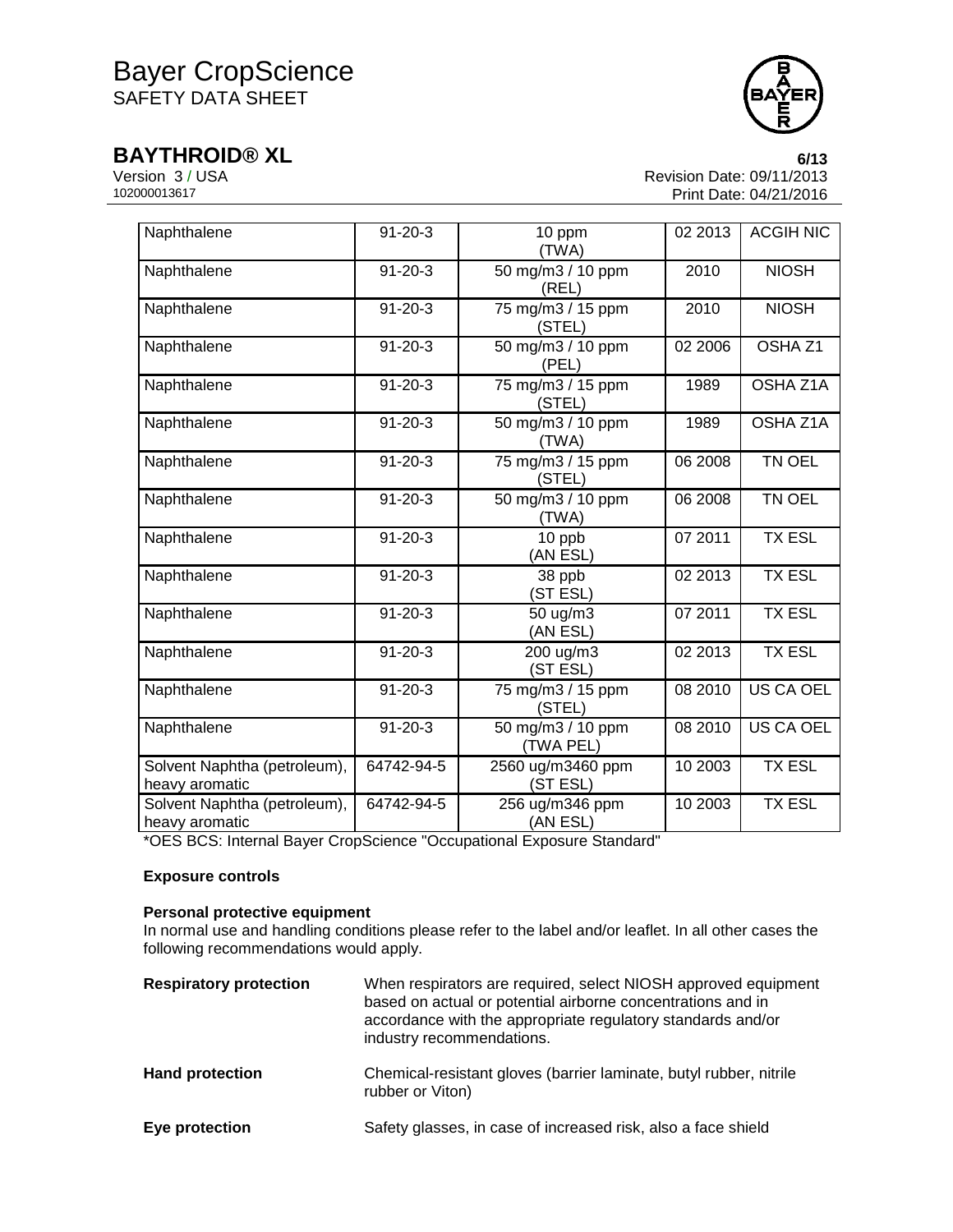

| <b>BAYTHROID® XL</b><br>Version 3 / USA<br>102000013617 | 7/13<br>Revision Date: 09/11/2013<br>Print Date: 04/21/2016                                                                                                                                           |
|---------------------------------------------------------|-------------------------------------------------------------------------------------------------------------------------------------------------------------------------------------------------------|
| Skin and body protection                                | Wear long-sleeved shirt and long pants and shoes plus socks.                                                                                                                                          |
| <b>General protective</b><br>measures                   | Follow manufacturer's instructions for cleaning/maintaining PPE. If<br>no such instructions for washables, use detergent and warm/tepid<br>water.<br>Keep and wash PPE separately from other laundry. |

# **SECTION 9. PHYSICAL AND CHEMICAL PROPERTIES**

| Appearance                                        | yellow to brown                           |
|---------------------------------------------------|-------------------------------------------|
| <b>Physical State</b>                             | liquid, clear                             |
| Odor                                              | characteristic                            |
| <b>Odour Threshold</b>                            | no data available                         |
| pH                                                | 4.5 (1 %) at 20 °C                        |
| <b>Vapor Pressure</b>                             | no data available                         |
| Vapor Density (Air = 1)                           | no data available                         |
| <b>Density</b>                                    | 1.02 g/cm <sup>3</sup> at 20 $^{\circ}$ C |
| <b>Evapouration rate</b>                          | no data available                         |
| <b>Boiling Point</b>                              | no data available                         |
| <b>Melting / Freezing Point</b>                   | no data available                         |
| <b>Water solubility</b>                           | dispersible                               |
| <b>Minimum Ignition Energy</b>                    | no data available                         |
| <b>Decomposition</b><br>temperature               | not applicable                            |
| <b>Partition coefficient: n-</b><br>octanol/water | no data available                         |
| <b>Viscosity</b>                                  | no data available                         |
| <b>Flash point</b>                                | 62.8 °C                                   |
| <b>Autoignition temperature</b>                   | no data available                         |
| <b>Lower explosion limit</b>                      | no data available                         |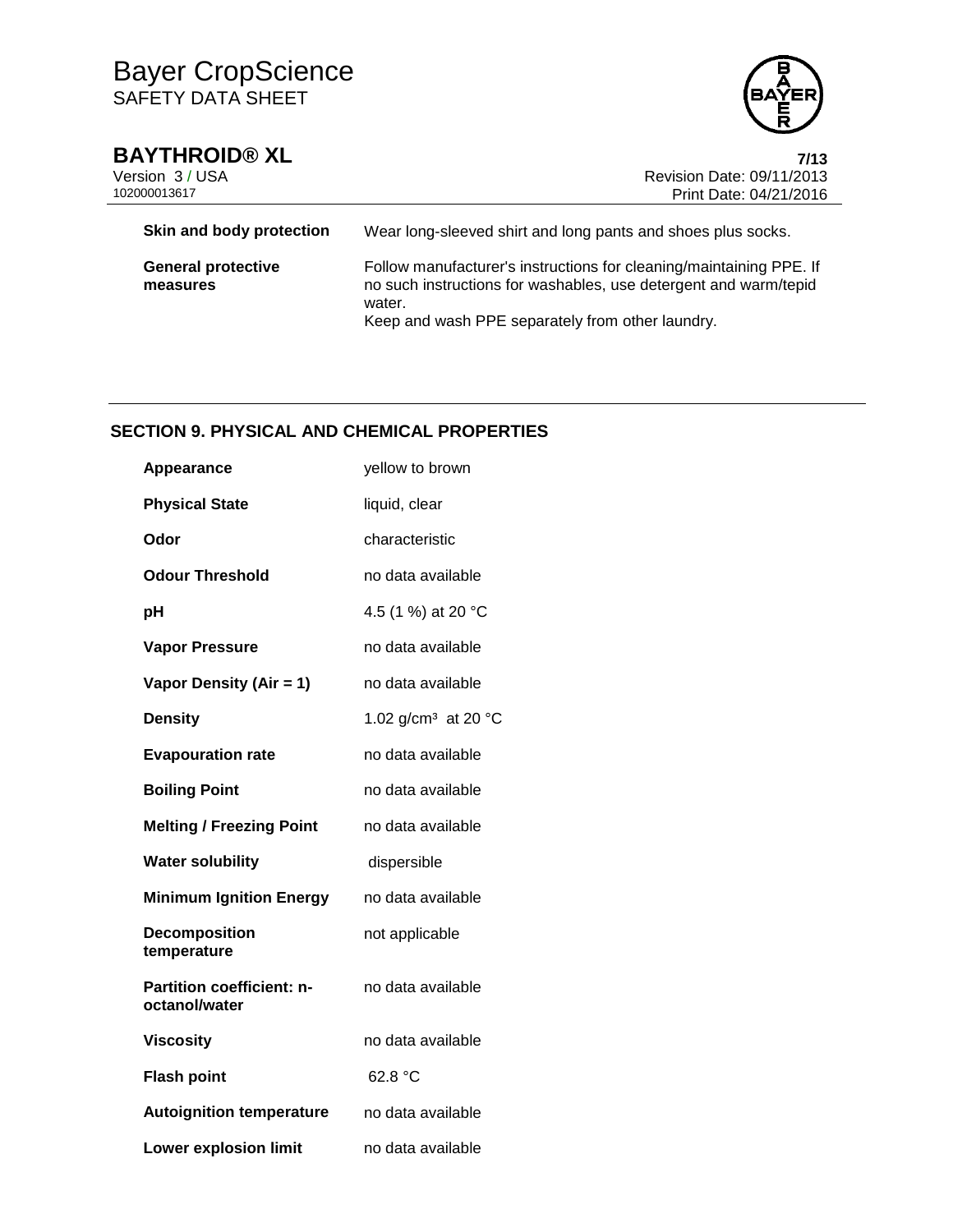

**BAYTHROID® XL**<br>Version 3/USA **8/13**<br>Revision Date: 09/11/2013 Version 3 / USA **Version 3 / USA Revision Date: 09/11/2013**<br>102000013617 Print Date: 04/21/2016 Print Date: 04/21/2016

**Upper explosion limit** no data available

**Explosivity** not applicable

# **SECTION 10: STABILITY AND REACTIVITY**

| <b>Reactivity</b>                          |                                                                                         |
|--------------------------------------------|-----------------------------------------------------------------------------------------|
| <b>Thermal decomposition</b>               | not applicable                                                                          |
| <b>Chemical stability</b>                  | Stable under recommended storage conditions.                                            |
| Possibility of hazardous<br>reactions      | No hazardous reactions when stored and handled according to<br>prescribed instructions. |
| <b>Conditions to avoid</b>                 | Heat, flames and sparks.                                                                |
| Incompatible materials                     | no data available                                                                       |
| <b>Hazardous decomposition</b><br>products | no data available                                                                       |

# **SECTION 11: TOXICOLOGICAL INFORMATION**

| <b>Exposure routes</b>               | Ingestion, Eye contact, Inhalation, Skin Absorption, Skin contact                                                                                                                                                |  |
|--------------------------------------|------------------------------------------------------------------------------------------------------------------------------------------------------------------------------------------------------------------|--|
| <b>Immediate Effects</b><br>Eye      | Severe eye irritation.                                                                                                                                                                                           |  |
| <b>Skin</b>                          | Moderate skin irritation. Contact with product may result in transient<br>tingling and reddening of the skin. Prolonged or frequently repeated<br>skin contact may cause allergic reactions in some individuals. |  |
| Ingestion                            | May be fatal if swallowed.                                                                                                                                                                                       |  |
| <b>Inhalation</b>                    | Mists may cause respiratory tract irritation. Irritation of mucous<br>membranes. Inhalation of high vapour concentrations can cause<br>CNS-depression and narcosis.                                              |  |
| Information on toxicological effects |                                                                                                                                                                                                                  |  |
| <b>Acute oral toxicity</b>           | LD50 (male rat) 647 mg/kg                                                                                                                                                                                        |  |

| ις υιαι ιυλινιιν | LDJU (male Tat) 047 my/Ny |  |
|------------------|---------------------------|--|
|                  |                           |  |

LD50 (female rat) 695 mg/kg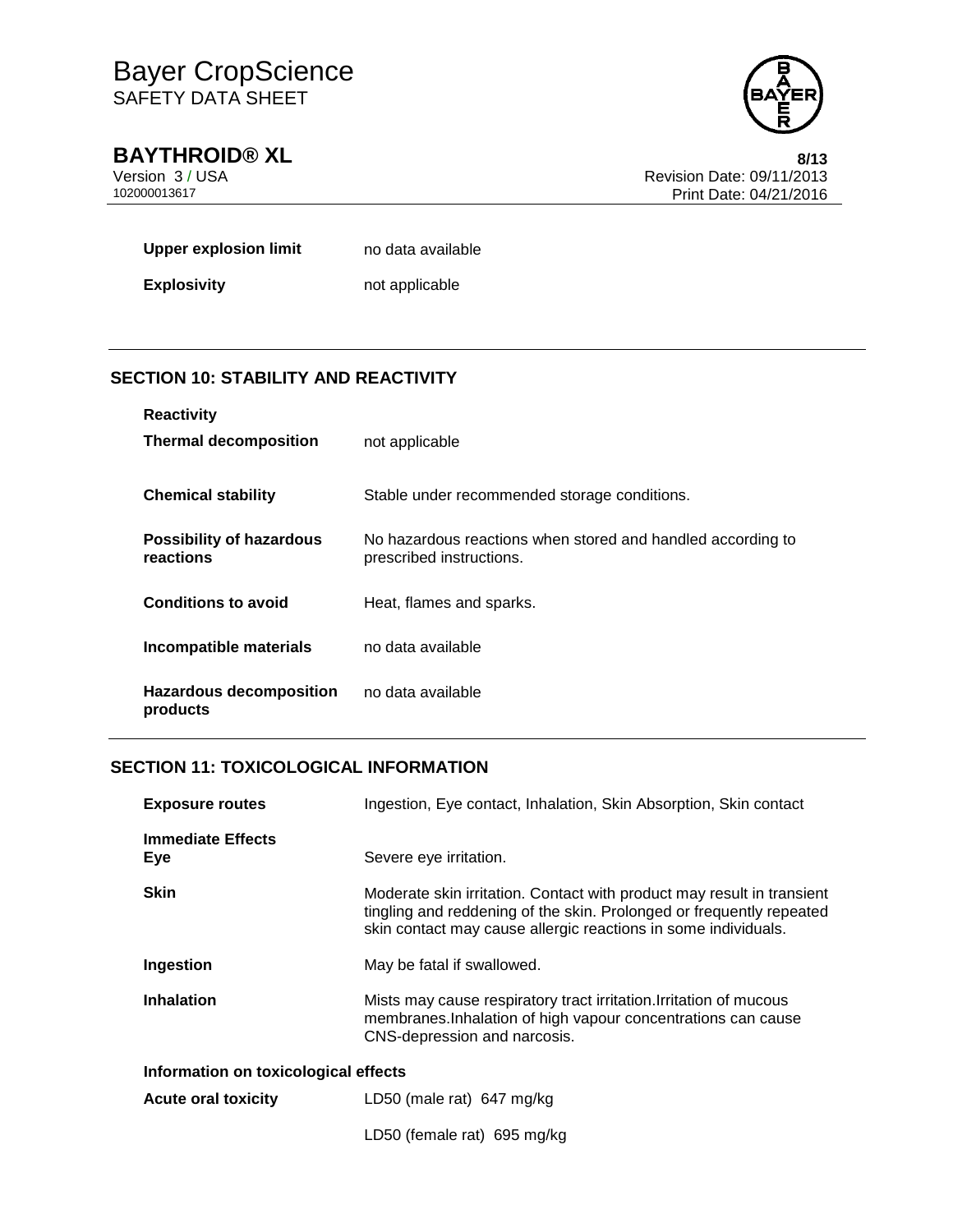# **BAYTHROID®** XL **9/13**



Version 3 / USA Revision Date: 09/11/2013<br>102000013617 Print Date: 04/21/2016 Print Date: 04/21/2016

| <b>Acute inhalation toxicity</b> | LC50 (male rat) $0.7 \text{ mg/l}$<br>Exposure time: 4 h<br>Determined in the form of liquid aerosol.<br>(actual) |
|----------------------------------|-------------------------------------------------------------------------------------------------------------------|
|                                  | LC50 (female rat) 0.9 mg/l<br>Exposure time: 4 h<br>Determined in the form of liquid aerosol.<br>(actual)         |
|                                  | $LC50$ (rat) > 2.0 mg/l<br>Exposure time: 1 h<br>Determined in the form of liquid aerosol.<br>(actual)            |
| <b>Acute dermal toxicity</b>     | LD50 (male/female combined rabbit) $>$ 2,000 mg/kg                                                                |
| <b>Skin irritation</b>           | Moderate skin irritation. (rabbit)                                                                                |
| Eye irritation                   | Severe eye irritation. (rabbit)                                                                                   |
| <b>Sensitisation</b>             | Sensitising (guinea pig)                                                                                          |

## **Assessment repeated dose toxicity**

The toxic effects of beta-Cyfluthrin are related to transient hyperactivity typical for pyrethroid neurotoxicity.

#### **Assessment Mutagenicity**

beta-Cyfluthrin was not mutagenic or genotoxic in a battery of in vitro and in vivo tests.

#### **Assessment Carcinogenicity**

beta-Cyfluthrin was not carcinogenic in lifetime feeding studies in rats and mice.

| <b>ACGIH</b> |               |               |                        |
|--------------|---------------|---------------|------------------------|
|              | Cyclohexanone | 108-94-1      | Group A3               |
|              | Naphthalene   | $91 - 20 - 3$ | Group A4               |
| NTP          | Naphthalene   | $91 - 20 - 3$ |                        |
| <b>IARC</b>  | Cyclohexanone | 108-94-1      | Overall evaluation: 3  |
|              | Naphthalene   | $91 - 20 - 3$ | Overall evaluation: 2B |

### **OSHA**

None.

### **Assessment toxicity to reproduction**

beta-Cyfluthrin caused reproduction toxicity in a two-generation study in rats only at dose levels also toxic to the parent animals. The reproduction toxicity seen with beta-Cyfluthrin is related to parental toxicity.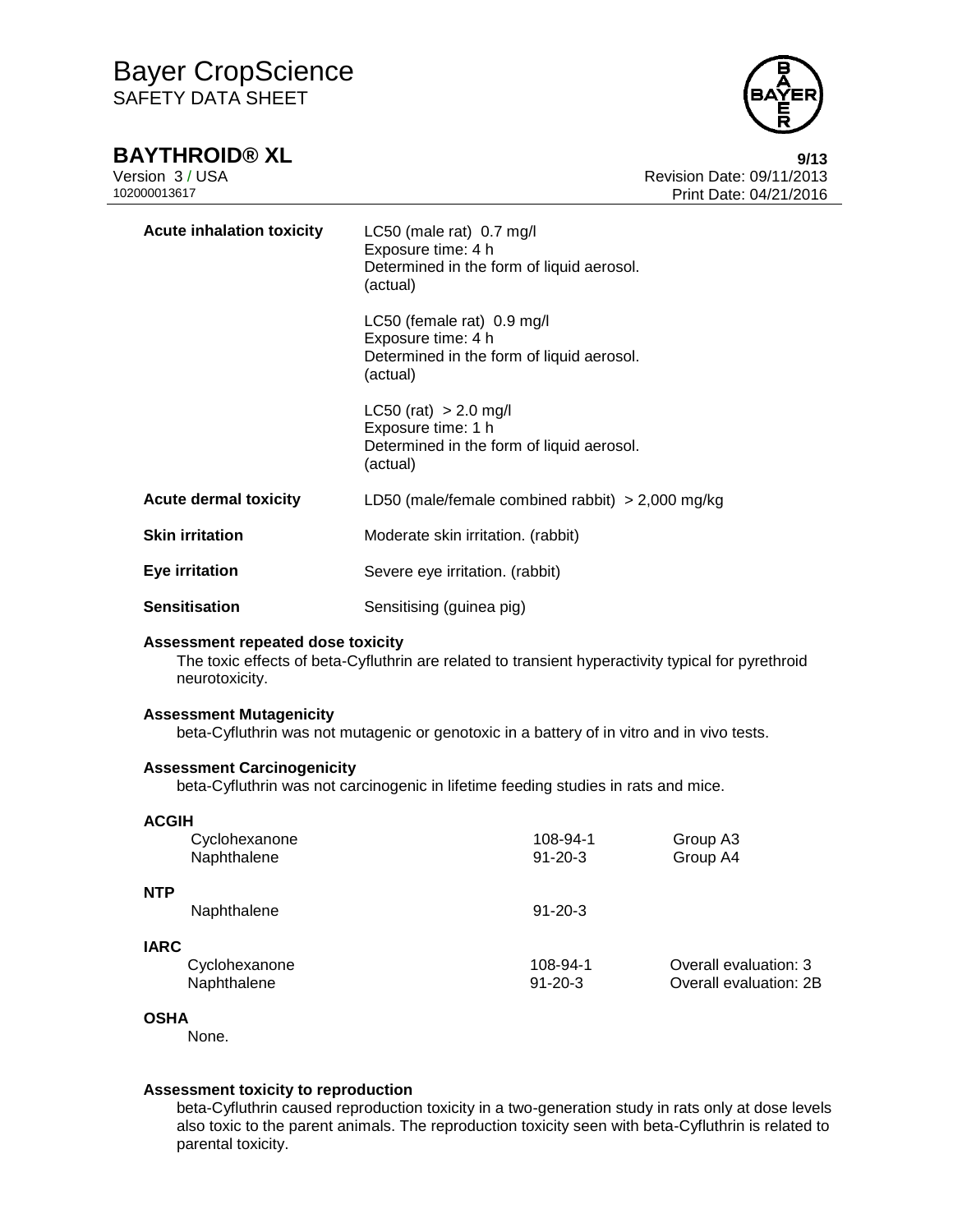

**BAYTHROID® XL 10/13**

Version 3 / USA Revision Date: 09/11/2013 Print Date: 04/21/2016

### **Assessment developmental toxicity**

beta-Cyfluthrin caused developmental toxicity only at dose levels toxic to the dams. The developmental effects seen with beta-Cyfluthrin are related to maternal toxicity.

# **SECTION 12: ECOLOGICAL INFORMATION**

| <b>Toxicity to fish</b>                            | LC50 (Rainbow trout (Oncorhynchus mykiss)) 0.000068 mg/l<br>Exposure time: 96 h<br>The value mentioned relates to the active ingredient beta-cyfluthrin.                                                                                                                                                                                                                                                                                                                                                                                                                                                    |
|----------------------------------------------------|-------------------------------------------------------------------------------------------------------------------------------------------------------------------------------------------------------------------------------------------------------------------------------------------------------------------------------------------------------------------------------------------------------------------------------------------------------------------------------------------------------------------------------------------------------------------------------------------------------------|
| <b>Toxicity to aquatic</b><br><i>invertebrates</i> | EC50 (Water flea (Daphnia magna)) 0.00029 mg/l<br>Exposure time: 48 h<br>The value mentioned relates to the active ingredient beta-cyfluthrin.                                                                                                                                                                                                                                                                                                                                                                                                                                                              |
| <b>Toxicity to aquatic plants</b>                  | IC50 (Desmodesmus subspicatus) $> 0.01$ mg/l<br>Growth rate; Exposure time: 72 h<br>The value mentioned relates to the active ingredient beta-cyfluthrin.<br>No acute toxicity was observed at its limit of water solubility.                                                                                                                                                                                                                                                                                                                                                                               |
| <b>Environmental precautions</b>                   | Do not apply directly to water, to areas where surface water is<br>present or to intertidal areas below the mean high water mark.<br>Do not contaminate surface or ground water by cleaning equipment<br>or disposal of wastes, including equipment wash water.<br>Do not apply when weather conditions favor runoff or drift.<br>Drift and runoff from treated areas may be hazardous to aquatic<br>organisms in adjacent sites.<br>Do not apply this product or allow it to drift to blooming crops or<br>weeds if bees are visiting the treatment area.<br>Apply this product as specified on the label. |

# **SECTION 13: DISPOSAL CONSIDERATIONS**

# **Waste treatment methods Product** Pesticide wastes are acutely hazardous. Improper disposal of excess pesticide, spray mixture, or rinsate is a violation of Federal Law. If these wastes cannot be disposed of by use according to label instructions, contact your State Pesticide or Environmental Control Agency, or the Hazardous Waste representative at the nearest EPA Regional Office for guidance. **Contaminated packaging** Triple rinse containers. Completely empty container into application equipment, then dispose of empty container in a sanitary landfill, by incineration or by other procedures approved by state/provincial and local authorities.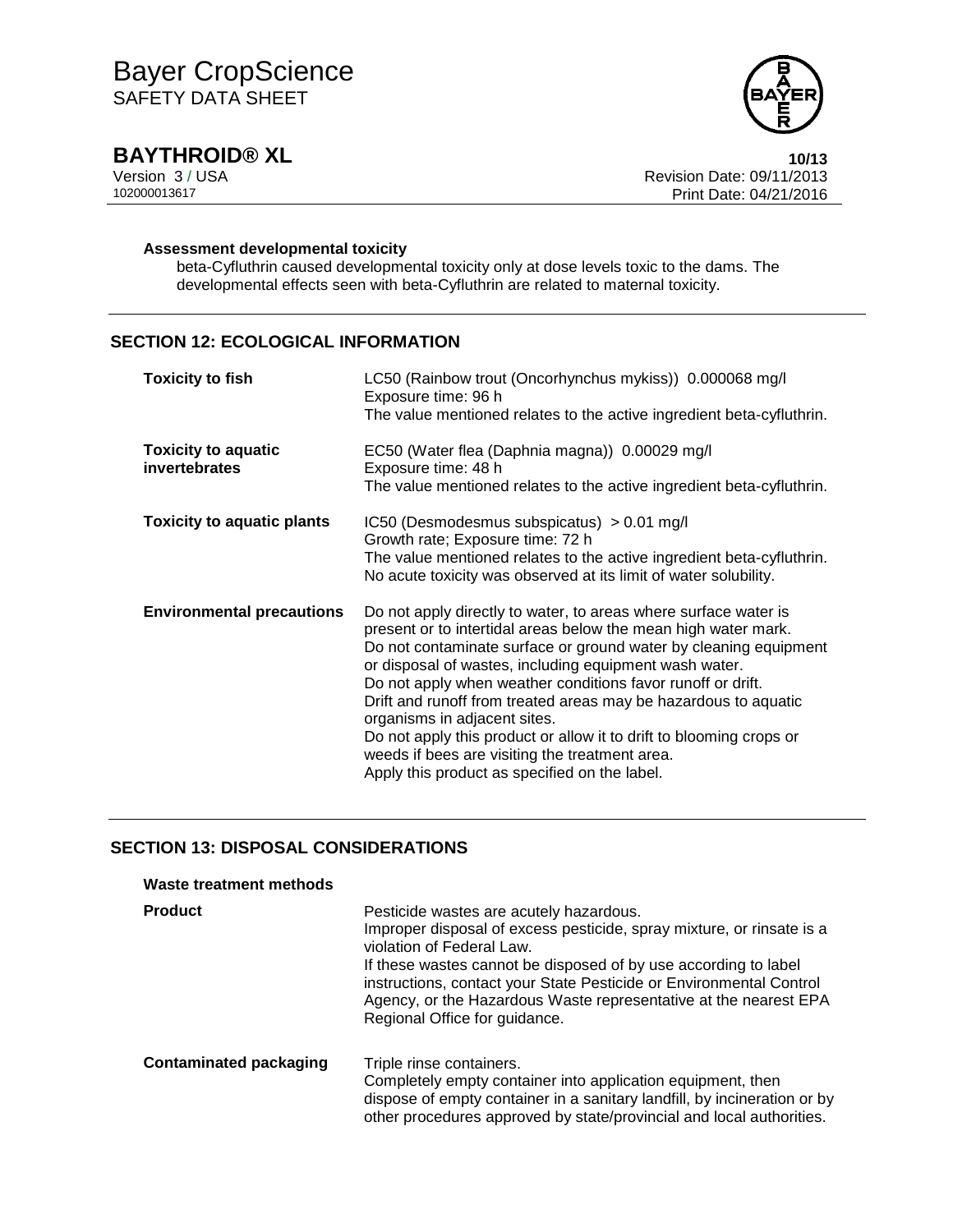**BAYTHROID® XL 11/13**



Version 3 / USA Revision Date: 09/11/2013 Print Date: 04/21/2016

> If burned, stay out of smoke. Follow advice on product label and/or leaflet.

**RCRA Information** Characterization and proper disposal of this material as a special or hazardous waste is dependent upon Federal, State and local laws and are the user's responsibility. RCRA classification may apply.

# **SECTION 14: TRANSPORT INFORMATION**

| 49CFR<br>NA-Number<br>Packaging group<br>Proper shipping name<br><b>RQ</b>                               | 1993<br>Ш<br>COMBUSTIBLE LIQUID, N.O.S.<br>(BETA-CYFLUTHRIN, CYCLOHEXANONE, NAPHTHALENE)<br>Reportable Quantity is reached with 1,149 lb of product. |
|----------------------------------------------------------------------------------------------------------|------------------------------------------------------------------------------------------------------------------------------------------------------|
| <b>IMDG</b><br>UN number<br>Class<br>Packaging group<br>Marine pollutant<br>Proper shipping name         | 3082<br>9<br>Ш<br><b>YES</b><br>ENVIRONMENTALLY HAZARDOUS SUBSTANCE, LIQUID,<br>N.O.S.<br>(BETA-CYFLUTHRIN, CYCLOHEXANONE SOLUTION)                  |
| <b>IATA</b><br>UN number<br>Class<br>Packaging group<br>Environm, Hazardous Mark<br>Proper shipping name | 3082<br>9<br>Ш<br><b>YES</b><br>ENVIRONMENTALLY HAZARDOUS SUBSTANCE, LIQUID,<br>N.O.S.<br>(BETA-CYFLUTHRIN, CYCLOHEXANONE SOLUTION)                  |

This transportation information is not intended to convey all specific regulatory information relating to this product. It does not address regulatory variations due to package size or special transportation requirements.

| <b>Freight Classification:</b> | INSECTICIDES OR FUNGICIDES, N.O.I., OTHER THAN |
|--------------------------------|------------------------------------------------|
|                                | <b>POISON</b>                                  |

# **SECTION 15: REGULATORY INFORMATION**

**EPA Registration No.** 264-840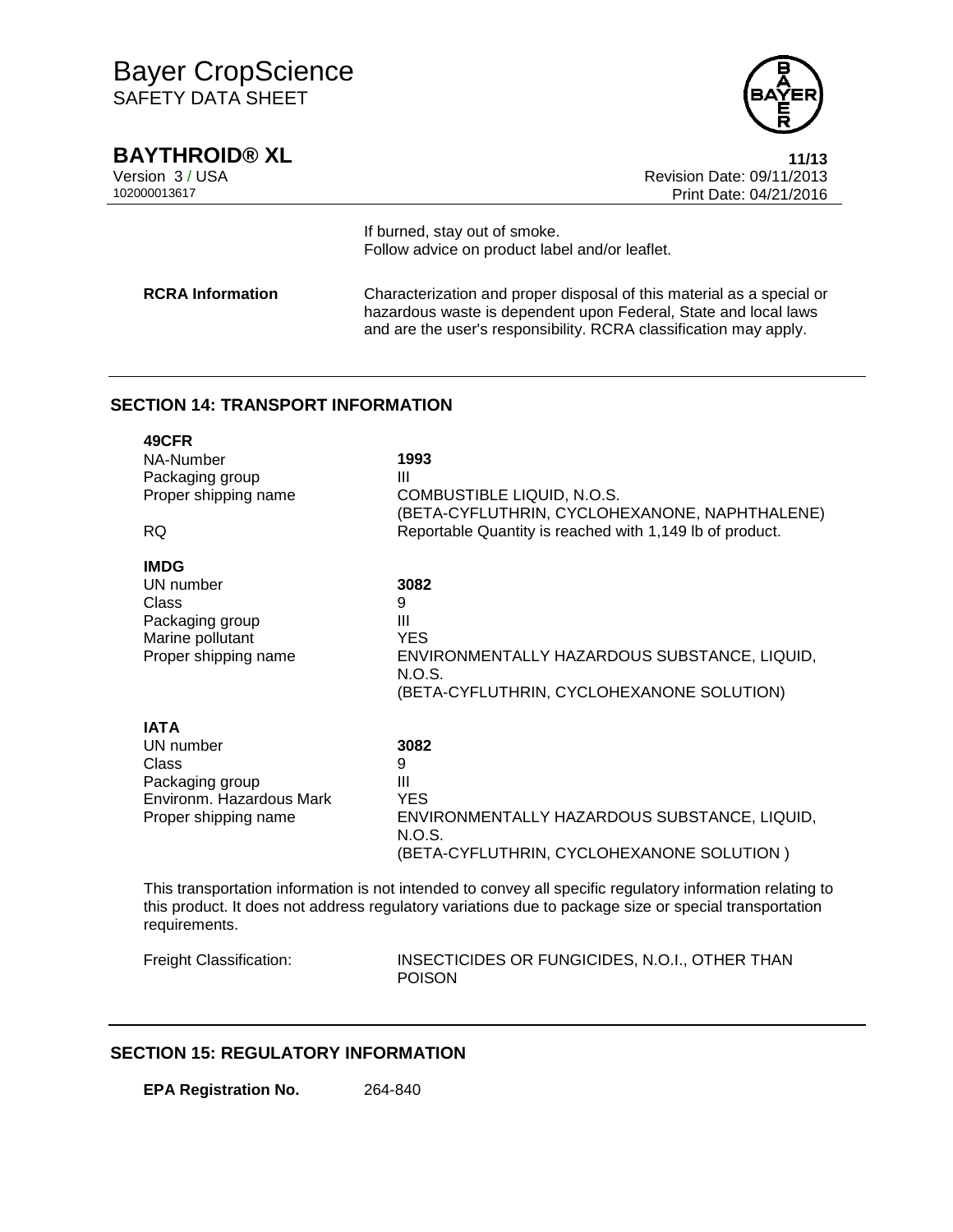

**BAYTHROID® XL**<br>Version 3/USA **12/13**<br>Revision Date: 09/11/2013 Version 3 / USA Revision Date: 09/11/2013 Print Date: 04/21/2016

| <b>US Federal Regulations</b><br><b>TSCA list</b>                                                            |                             |                |           |
|--------------------------------------------------------------------------------------------------------------|-----------------------------|----------------|-----------|
| Cyclohexanone                                                                                                | 108-94-1                    |                |           |
| Naphthalene                                                                                                  | $91 - 20 - 3$               |                |           |
| Solvent Naphtha (petroleum), heavy<br>aromatic                                                               | 64742-94-5                  |                |           |
| US. Toxic Substances Control Act (TSCA) Section 12(b) Export Notification (40 CFR 707,<br>Subpt D)           |                             |                |           |
| None.<br><b>SARA Title III - Section 302 - Notification and Information</b><br>None.                         |                             |                |           |
| <b>SARA Title III - Section 313 - Toxic Chemical Release Reporting</b>                                       |                             |                |           |
| Beta-Cyfluthrin                                                                                              | 68359-37-5                  |                | 1.0%      |
| Naphthalene                                                                                                  | $91 - 20 - 3$               |                | 0.1%      |
| <b>US States Regulatory Reporting</b><br><b>CA Prop65</b>                                                    |                             |                |           |
| This product contains a chemical known to the State of California to cause cancer.<br>Naphthalene            | $91 - 20 - 3$               |                |           |
|                                                                                                              |                             |                |           |
| This product does not contain any substances known to the State of California to cause<br>reproductive harm. |                             |                |           |
| <b>US State Right-To-Know Ingredients</b>                                                                    |                             |                |           |
| Beta-Cyfluthrin                                                                                              | 68359-37-5                  | NJ.            |           |
| Cyclohexanone                                                                                                | 108-94-1                    | CA, CT, MN     |           |
| Naphthalene                                                                                                  | 91-20-3                     | CA, CT, MN, NJ |           |
| <b>Canadian Regulations</b><br><b>Canadian Domestic Substance List</b>                                       |                             |                |           |
| Cyclohexanone                                                                                                | 108-94-1                    |                |           |
| Naphthalene                                                                                                  | $91 - 20 - 3$               |                |           |
| Solvent Naphtha (petroleum), heavy<br>aromatic                                                               | 64742-94-5                  |                |           |
| <b>Environmental</b><br><b>CERCLA</b>                                                                        |                             |                |           |
| Cyclohexanone                                                                                                | 108-94-1                    |                | 5,000 lbs |
| Naphthalene                                                                                                  | $91 - 20 - 3$               |                | 100 lbs   |
| <b>Clean Water Section 307 Priority Pollutants</b>                                                           |                             |                |           |
| None                                                                                                         |                             |                |           |
| Safe Drinking Water Act Maximum Contaminant Levels<br>None.                                                  |                             |                |           |
| <b>International Regulations</b>                                                                             |                             |                |           |
| <b>European Inventory of Existing Commercial Substances (EINECS)</b>                                         |                             |                |           |
| Cyclohexanone                                                                                                | 108-94-1                    |                |           |
| Naphthalene                                                                                                  | $91 - 20 - 3$<br>64742-94-5 |                |           |
| Solvent Naphtha (petroleum), heavy<br>aromatic                                                               |                             |                |           |

## **EPA/FIFRA Information:**

This chemical is a pesticide product registered by the Environmental Protection Agency and is subject to certain labeling requirements under federal pesticide law. These requirements differ from the classification